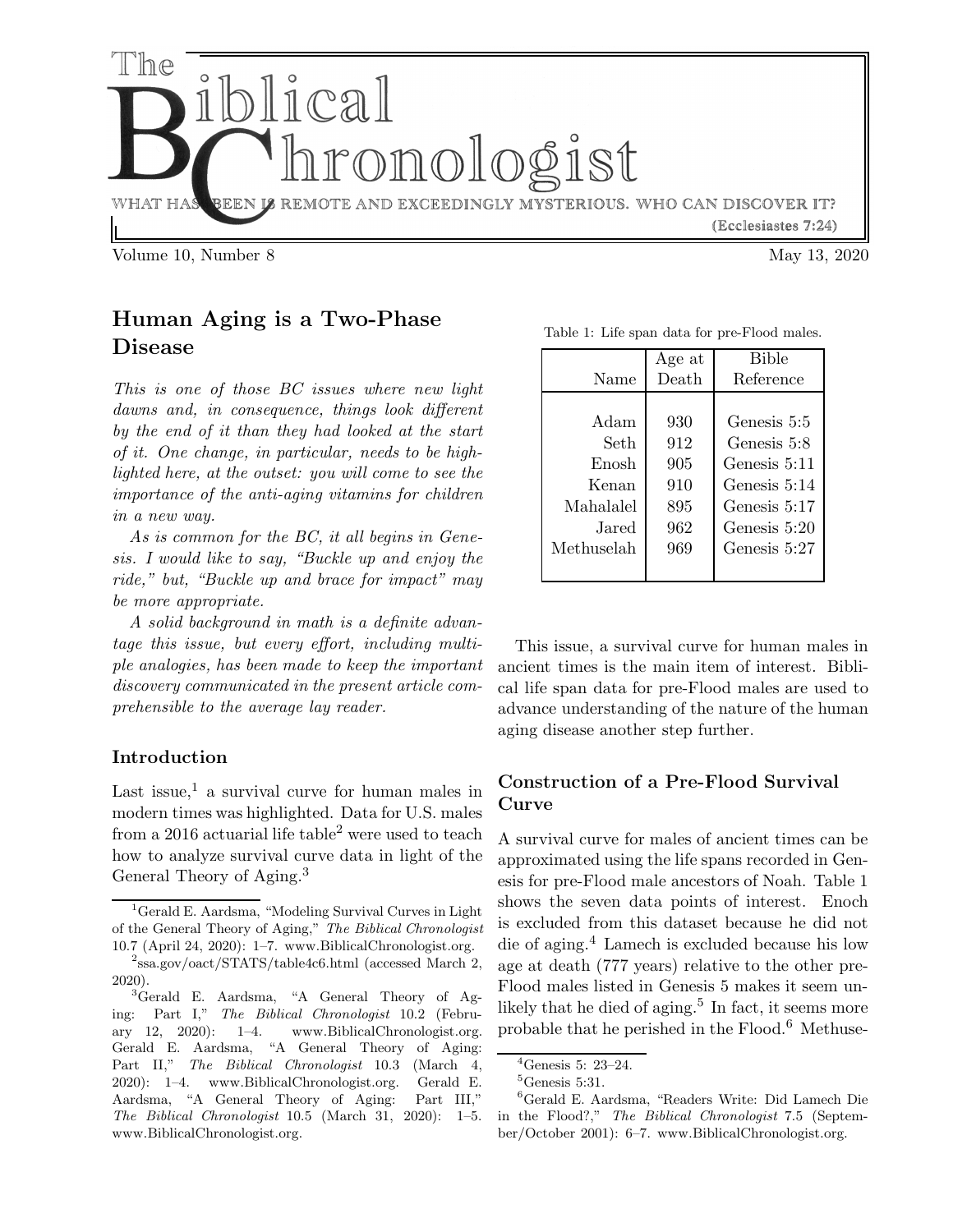lah, who may also have perished in the Flood, is nonetheless included in the list because his age at death, the largest in the list, implies that a misassignment error in his case would make little difference. Noah is excluded from the dataset because he lived both before and after the Flood.

These data present the difficulty, for survival curve construction purposes, that the birthdates of the individuals involved were not all the same. In fact, the birthdates involved span  $687$  years.<sup>7</sup> This difficulty can be overcome by assuming that conditions were sufficiently uniform in the pre-Flood period in question not to alter life spans. This amounts to the assumption that methylphosphine gas concentrations remained constant in the pre-Flood atmosphere during the time span of interest.<sup>8</sup>

Unfortunately, the Table 1 data themselves are, if anything, opposed to this assumption. The two longest life spans, for Jared and Methuselah, occur at the end of the list. This suggests the possibility that atmospheric methylphosphine gas concentrations may have been slowly increasing pre-Flood. This possibility is encouraged when the pre-Flood source of methylphosphine gas, from biogenic ocean floor sediments, is considered.<sup>9</sup> It is clearly possible for biogenic sediments to build up with the passage of time, consequently releasing increasing amounts of decomposition gases.

Nonetheless, an approximate survival curve can be constructed from these data as long as one is prepared to accept the uncertainty in pre-Flood atmospheric methylphosphine gas concentration. In the present application, this uncertainty turns out to be of relatively minor importance.

Figure 1 shows both last issue's modern and this issue's ancient survival curve datasets with leastsquares fitted curves using the Aardsma model,  $^{10}$ 



Figure 1: Survival curve data for modern (blue dots) and ancient (orange dots plus error bars) males. The least-squares fitted curves of the Aardsma model are shown in red (modern) and green (ancient).

shown in Equation 1.

$$
N = N_0 e^{-[(K/A)(e^{At} - At - 1) + Rt]} \tag{1}
$$

# Implications of the Pre-Flood Survival Curve

The graph is somewhat remarkable. It is first of all remarkable that the Aardsma model is able to fit the biblical life span dataset successfully. This ancient dataset exhibits a very much greater human longevity than the modern dataset. The phenomenon of human aging was obviously behaving in a significantly different way back then compared to now. Yet the relatively simple Aardsma model is able to describe both datasets successfully. This strengthens confidence in both the integrity of these data and the utility of the Aardsma model for analyzing survival curve datasets.

But even more remarkable is the shape of the biblical dataset, made explicit by its fitted curve. This shape is not what one would naturally expect.

In the development of the General Theory of Aging, wear of two-cycle engines was used to help illustrate what is going on with aging.<sup>11</sup> Two-cycle engines require oil to be mixed with the fuel to

<sup>&</sup>lt;sup>7</sup>Gerald E. Aardsma, Aging: Cause and Cure (Loda, IL: Aardsma Research and Publishing, 2017), page 31, Table 2. www.BiblicalChronologist.org.

<sup>8</sup>Gerald E. Aardsma, Aging: Cause and Cure (Loda, IL: Aardsma Research and Publishing, 2017), pages 73–77. www.BiblicalChronologist.org.

 $9^9$ Gerald E. Aardsma, Aging: Cause and Cure (Loda, IL: Aardsma Research and Publishing, 2017), pages 71–76. www.BiblicalChronologist.org.

<sup>10</sup>Gerald E. Aardsma, "Modeling Survival Curves in Light of the General Theory of Aging," The Biblical Chronologist 10.7 (April 24, 2020): page 4, equation 7. www.BiblicalChronologist.org.

<sup>11</sup>Gerald E. Aardsma, "A General Theory of Aging: Part III," The Biblical Chronologist 10.5 (March 31, 2020): page 1. www.BiblicalChronologist.org.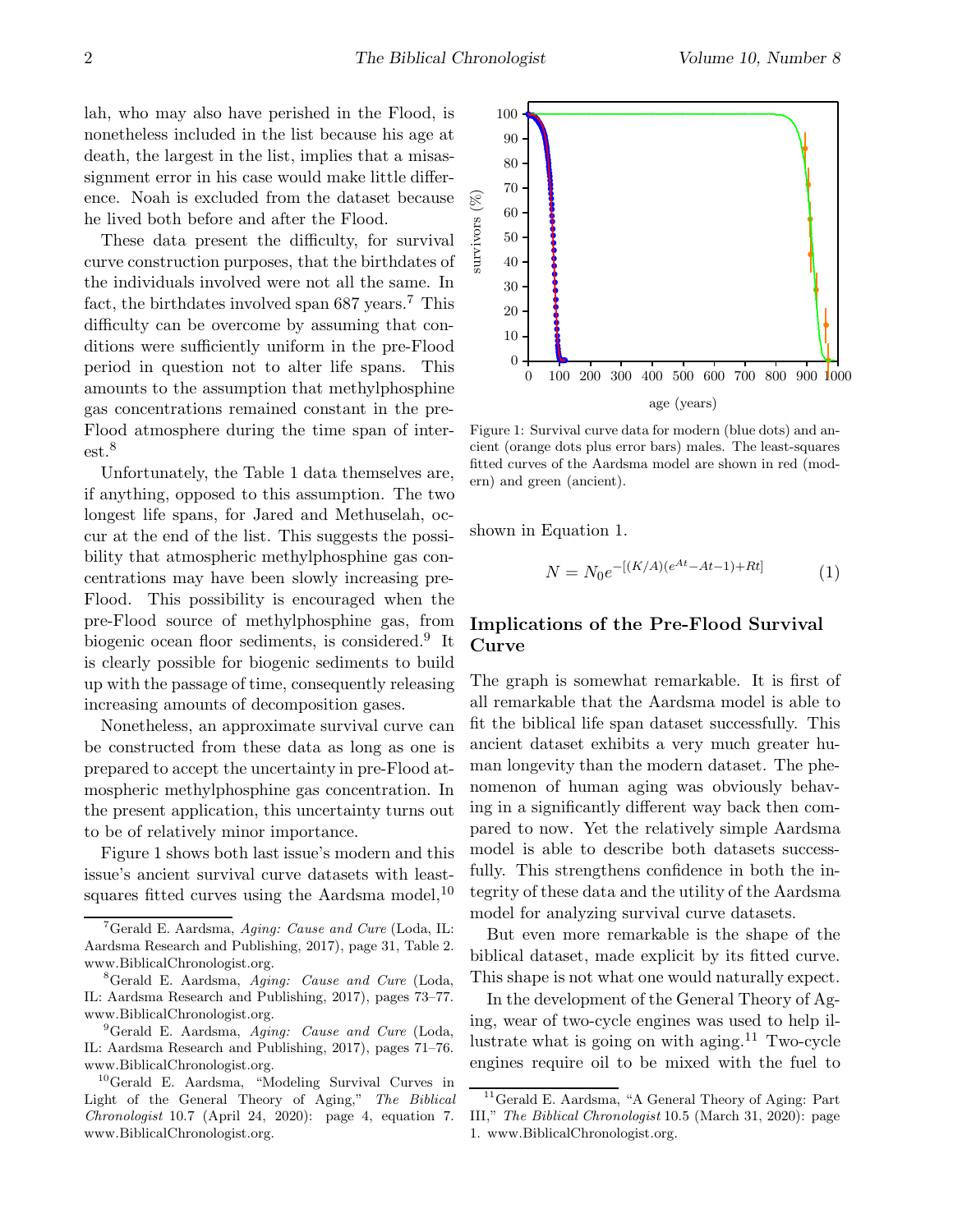lubricate the engines' moving parts during operation. If oil is not mixed with the fuel, or if too little oil is added, the rate of wear will increase, and the engines will "die" more quickly.

Imagine, for a moment, that Figure 1 represents two-cycle weed eater machines rather than human males. Change the "age" axis scale from years to something more suitable, like minutes of operation. Then the red curve represents weed eaters run with no oil in the fuel, and the green curve represents weed eaters run with some (but still not enough) oil in the fuel.

The green curve seems immediately wrong. One does expect weed eaters having some oil to live longer than weed eaters having no oil, but one does not expect weed eaters having some lubrication to die off in a tight time band similar to the tightly grouped die-off time band for unlubricated weed eaters. One naturally expects lubrication both to lengthen the average life span and to spread out the time between deaths. We expect this because lubrication slows wear, and, after the first machine has died due to wear, it is additional wear which causes the death of the second machine. Since wear has been slowed down, the spacing between deaths should spread out.



Figure 2: Survival curve data for modern (blue dots) and ancient (orange dots plus error bars) males. The least-squares fitted curves of the Aardsma model are shown in red (modern) and green (ancient). The magenta curve is simply the red curve stretched along the time axis by a factor of 10.

The magenta curve in Figure 2 shows what might naturally be expected for lubricated weed

eaters. This is what one would naturally expect if wear had been reduced by a factor of 10. It is simply the red curve stetched along the time axis by a factor of 10.

The ancient survival curve data are clearly not in harmony with this natural expectation. The green curve is significantly different from the magenta curve. The spacing between deaths for the red and the green curves in Figure 2 seems too similar for the large increase in average life span exhibited by the green curve.

These Genesis survival curve data are telling us something important about the nature of the aging process in humans. They are saying that aging pre-Flood was not simply modern aging stretched out over a longer time. Rather, pre-Flood aging seems to have been more like modern aging delayed by about 850 years.

#### A Mechanical Example

Automobiles provide a useful mechanical example at this point, illustrating how survival curves shaped like the green curve may come about.

Imagine a cohort of 100 identical automobiles, fresh from the factory. As is normal for automobiles, they have an electrical system. Principal components of the electrical system are an alternator to generate electric current, a battery to store and supply electric current, a belt and pulley arrangement for turning the alternator armature, and wires delivering electric current to electrical devices.

Fresh from the factory, the automobiles are functioning normally, but the electrical systems are already aging. Of specific interest in the present context, the alternator belts suffer a tiny amount of wear with each revolution of their respective armatures. The automobiles are suffering alternatorbelt-wear disease.

After many hours of constant operation, the alternator belts finally wear out and break, all pretty much at the same time. With the alternator armatures no longer turning, no electric currents are being generated, but the batteries keep supplying electric current, so the automobiles continue to run. Unfortunately, this results in a new pathology: drained-battery disease.

Drained-battery disease progresses at different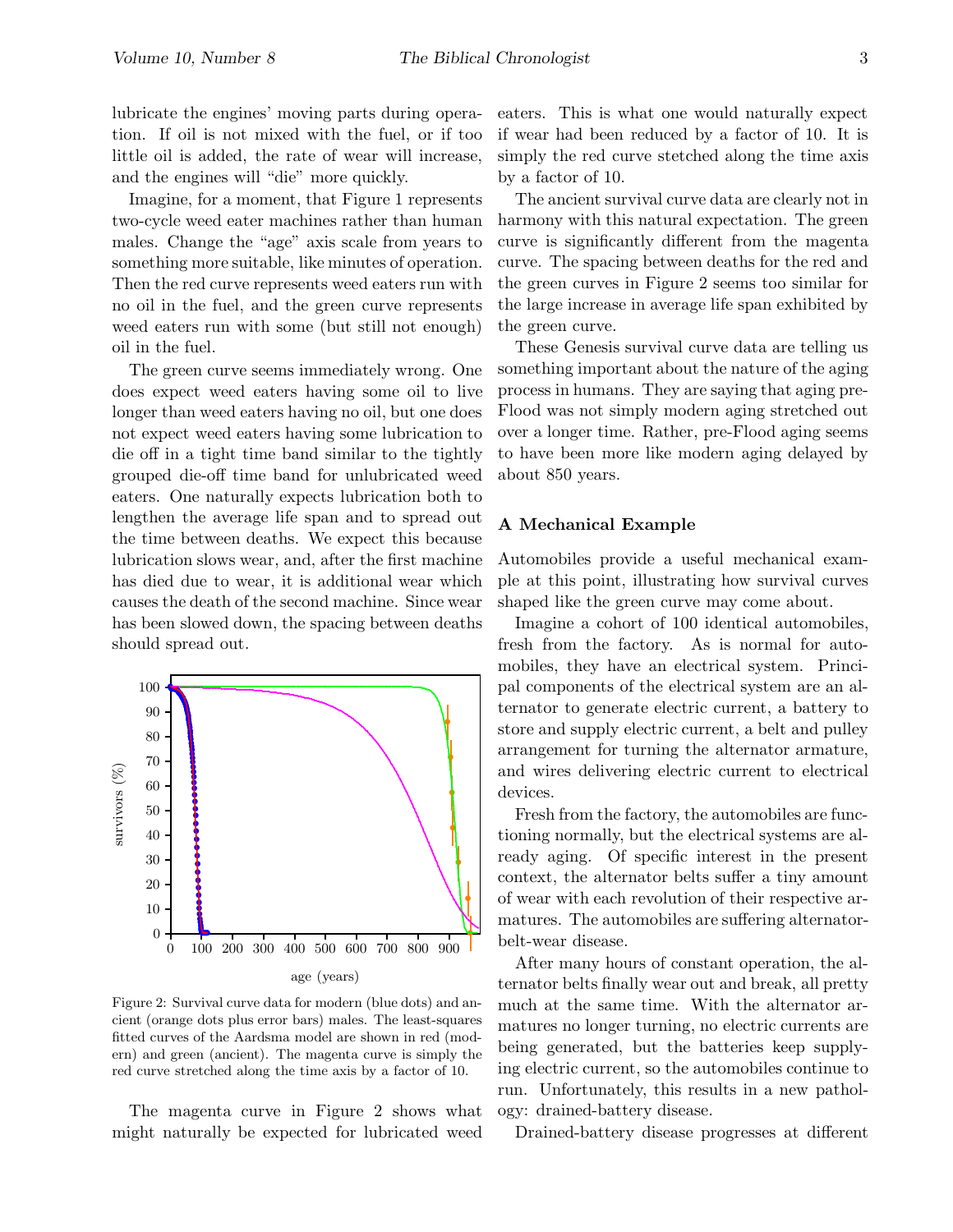rates for the individual automobiles, depending on the use of the various electrical devices such as radios, fans, interior lights, signal lights, headlights, etc. Symptoms of progression of the disease include slowly dimming headlights, slowing of turn signal blink rates, eventual stalling of the engines, and only clicking sounds when ignition keys are turned to restart the engines. Eventually, drainedbattery disease runs its course, ending with the "deaths" of all of the automobiles.

Take-home points from this analogy are:

- 1. The automobiles ran just fine initially, despite the progression of alternator-belt-wear disease.
- 2. Alternator-belt-wear disease induced drainedbattery disease.
- 3. The automobiles did not die of alternatorbelt-wear disease. They died of drainedbattery disease.
- 4. The two diseases are separate. Each disease progresses on its own independent time schedule.

#### Interpreting the Aardsma Model

Now consider what the least-squares fit curves of the Aardsma model have to say about the modern and ancient datasets.

Table 2 shows the fitted parameters from the Aardsma model for the two cases shown in Figure 1. The parameter  $R$ , which describes random deaths, is not of much interest in the present context. Notice merely that, for the ancient dataset, its uncertainty is much larger than its value, which is just another way of saying that it is effectively zero. This is as it should be. As the survival curve constructed from these ancient biblical life spans contains only long-lived males, it contains no experimental information about random deaths.

It is the other two parameters,  $A$  and  $K$ , which are of real interest. These two parameters control the exponential progression of the aging disease. Notice that while A is of the same order of magnitude (i.e.,  $10^{-2}$ ) for both modern and ancient datasets,  $K$  is 16 orders of magnitude smaller for the ancient dataset than it is for the modern dataset. The ratio of modern to ancient for A is

|  |  | Table 2: Aardsma model parameters and their uncertainties |  |  |  |  |
|--|--|-----------------------------------------------------------|--|--|--|--|
|  |  | for modern and ancient human male survival curves.        |  |  |  |  |

|                | modern                | ancient                |  |  |
|----------------|-----------------------|------------------------|--|--|
| $\overline{A}$ | $8.44 \times 10^{-2}$ | $4.91 \times 10^{-2}$  |  |  |
| $\sigma A$     | $9.88\times10^{-4}$   | $5.90 \times 10^{-6}$  |  |  |
| K              | $7.24 \times 10^{-5}$ | $1.06 \times 10^{-21}$ |  |  |
| $\sigma K$     | $5.13\times10^{-6}$   | $5.56 \times 10^{-24}$ |  |  |
| R              | $3.51 \times 10^{-4}$ | $9.49 \times 10^{-9}$  |  |  |
| $\sigma R$     | $2.83\times10^{-5}$   | $2.89 \times 10^{-6}$  |  |  |

1.7, while for K it is  $6.8 \times 10^{16}$ . Thus, the relative change in A is small, while the relative change in  $K$  is huge.

This suggests the possibility that A may be intrinsic to the organism, and  $K$  extrinsic. The organism is the same in both datasets—human males—and A is nearly the same for both datasets. Environmental availability of MePiA—a factor extrinsic to the organism—has changed hugely between the two datasets (from nearly enough to zero), and  $K$  has changed hugely.

A little trial and error supports this possibility. It reveals that an acceptable fit to both datasets can be obtained by deliberately keeping A identically the same for both datasets and allowing only K to vary. Using the modern value for A of  $8.44 \times 10^{-2}$  as a fixed (rather than free) parameter of the model with the ancient dataset yields a visually and statistically ( $\chi^2_{\nu} = 0.68$ ) acceptable goodness of fit to the ancient dataset. In contrast, the opposite case, of using the modern value for  $K$ of  $7.24 \times 10^{-5}$  as a fixed parameter of the model with the ancient dataset yields a visually and statistically  $(\chi^2_{\nu} = 3.4)$  unacceptable goodness of fit.

Similar reasoning suggests that  $K$  should be identified principally with the plateau, the feature which has changed so remarkably between the two datasets, and A with the ski slope, the feature which has changed so little.  $K$ , in fact, appears to control the length of the plateau, while A appears to control the steepness of the ski slope. Thus  $K$ seems to be all about longevity, while A seems to be all about clinical manifestation of the aging disease. These two separate parameters seem to be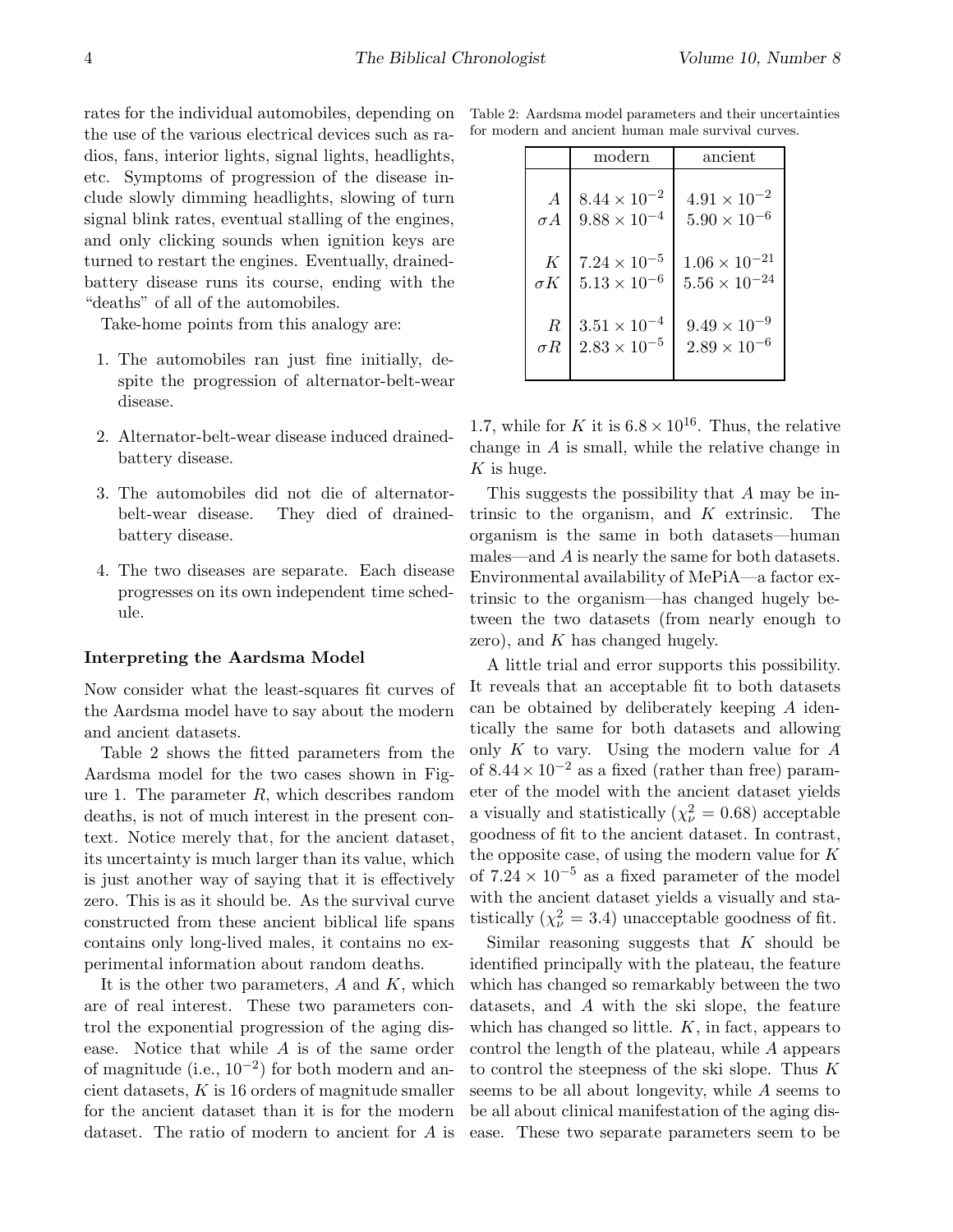describing two separate phases of the aging process.

What the Aardsma model is saying, when understood in this way, is that:

- 1. Pre-Flood humans, after developing to young adult maturity in much the same way as humans do today, maintained a mature, youngadult youthfulness until a chronological age of roughly 800 years, and then they began to age and die, in much the same way as humans age today, so that nearly all were dead before another 150 years had passed.
- 2. Human aging is a two-phase disease. It has an induction phase (Phase I, the plateau), the length of which is subject to extrinsic factors, followed by an induced phase (Phase II, the ski slope), which is intrinsic to the organism.
- 3. Modern human aging is slightly different from pre-Flood human aging. Modern human aging is pre-Flood human aging plus vitamin MePA deficiency disease. Let us call vitamin MePA deficiency disease "Aging 0." Because MePA was naturally available pre-Flood, Aging 0 was not a part of pre-Flood human aging. Today, Aging 0 is present as a component of the modern human aging disease during both Phase I and Phase II. Aging 0 can be prevented and cured by adequate daily intake of vitamin MePA.
- 4. The length of the induction period (Phase I) is controlled by the amount of dietary intake of vitamin MePiA. Let us call vitamin MePiA deficiency disease "Aging 1." Aging 1 is present as a second component of the modern human aging disease during both Phase I and Phase II. The insidious presence of Aging 1 in Phase I results in the induction of Phase II. Aging 1 can be prevented and cured by adequate daily intake of vitamin MePiA.
- 5. (Now brace for impact.) The induced phase (Phase II) is not due either to Aging 0 or to Aging 1. It appears to be due to an induced mitochondrial disease. Let us call this mitochondrial disease "Aging 2." (More on Aging 2 below.) Most disturbingly, while MePiA is preventive of Aging 2, there is presently

no known cure for this mitochondrial disease. This means that Aging 2 may presently be incurable once it has been induced. The start of Phase II today appears to be probably not later than 10 years of age.<sup>12</sup>

# Two-Phase Human Aging

Two-phase human aging can be explained fairly simply by an adaptation of the MePiA mitochondrial free radical theory of aging introduced in Addendum to Aging: Cause and Cure.<sup>13</sup> In the MePiA mitochondrial free radical theory of aging, MePiA is the specific antioxidant needed to prevent free radical damage to mitochondria (energyproducing organelles in cells). In the present context, Phase I corresponds to free radical damage of mitochondrial DNA (mtDNA). Phase II corresponds to Aging 2, a mitochondrial disease of what I will call the mtDNA "scrapping apparatus," induced by overuse of this scrapping apparatus due to an excessive rate of damage of mtDNA by free radicals.

Phase I is lengthened by addition of vitamin MePiA to the diet. This happens, within the present theoretical framework, because of free radical scavenging by MePiA. Vitamin MePiA, like vitamin C and vitamin E, is an exogenous nutrient antioxidant. MePiA functions as an antioxidant for reactive oxygen species, including hydroxyl radical, OH·, the most reactive and potentially destructive of the free radicals.

Phase II is induced by the free radical damage accompanying Aging 1 in Phase I, but the death of the organism results from the progression of the induced mitochondrial disease, Aging 2, not from free radical damage per se.

## Two-Phase Theory of Human Aging

This adaptation of the MePiA mitochondrial free radical theory of aging needs a new name, to dif-

 $12$ It is difficult to estimate the start of Phase II accurately because the onset of deaths due to Aging 2 is gradual. For the modern fitted aging curve, it appears that Aging 2 is responsible for about 1 death per 10,000 living 10-year-old males.

<sup>13</sup>Gerald E. Aardsma, Addendum to Aging: Cause and Cure (Loda, IL: Aardsma Research and Publishing, July 26, 2019), pages 10–12. www.BiblicalChronologist.org.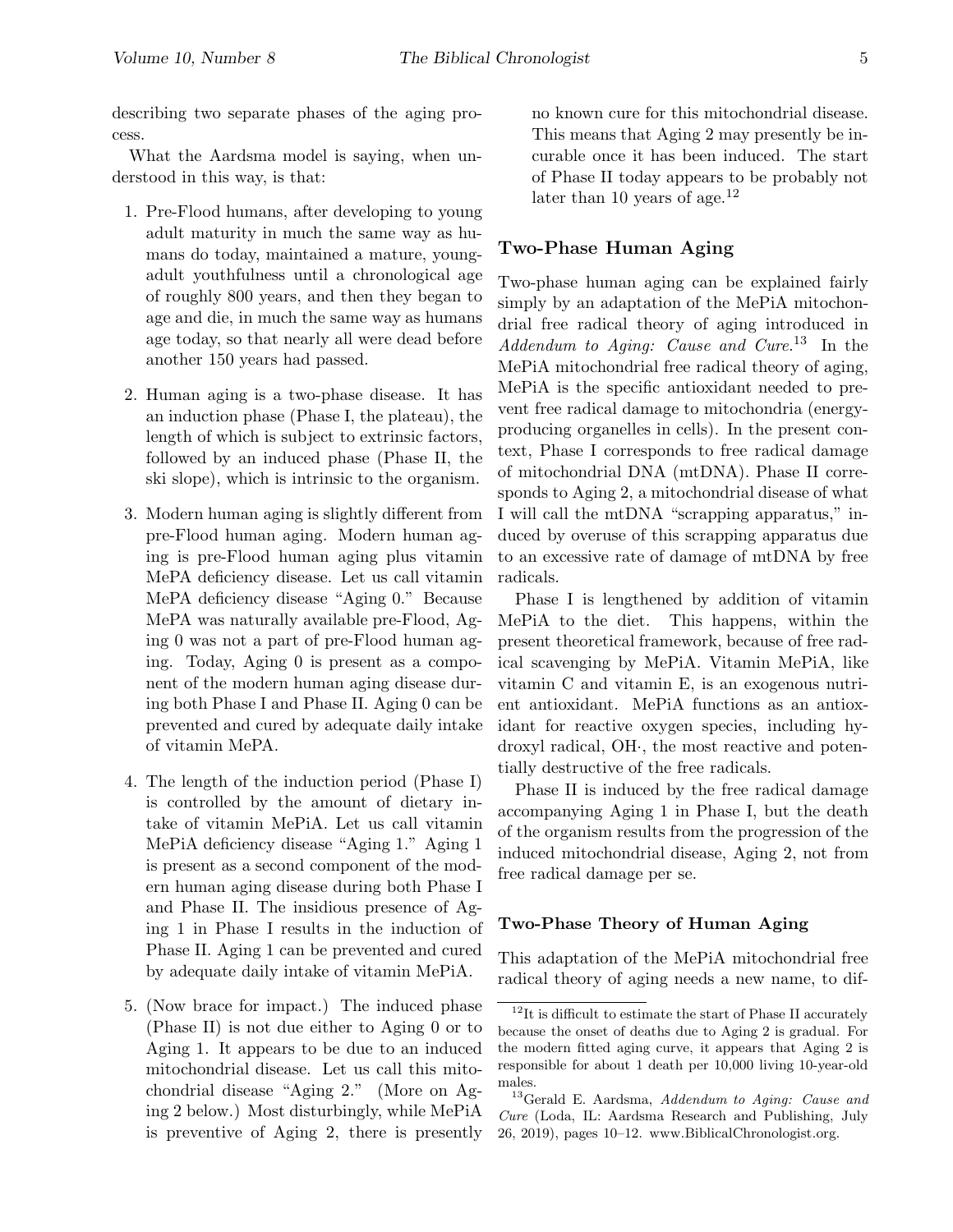ferentiate it from previous ideas. I will call it the "two-phase theory of human aging."

Note that this theory supersedes the special theory of aging.<sup>14</sup>

Special Theory of Aging: Contemporary human aging is simply progression of a congenital deficiency disease of the anti-aging vitamins MePA and MePiA.

This special theory, while in one sense still true, is no longer adequate. To be perfectly clear about what is now being proposed to take its place, the two-phase theory of human aging is stated succinctly below:

Two-Phase Theory of Human Aging: Contemporary human aging is a composite of the progression of three diseases:

- 1. Aging 0: congenital vitamin MePA deficiency disease,
- 2. Aging 1: congenital vitamin MePiA deficiency disease, and
- 3. Aging 2: a mitochondrial genetic disease induced by Aging 1.

Aging 0 runs concurrent with Aging 1 and Aging 2.

Vitamin MePiA probably exerts its antioxidant activity throughout the body, but to prevent Aging 2, it is needed specifically in the mitochondria. MePiA prevents induction of Aging 2 by protecting mtDNA from free radical damage.

Aging 0 and Aging 1 may contribute in a minor way to aging deaths, but progression of Aging 2 is responsible for most aging deaths.

## Biological Timed Switch Design

According to the two-phase theory, aging progresses in humans as if it were controlled by mechanical outlet timers (commonly used by homeowners to turn lights on and off in their homes while they are away on vacation). Each member of the survival curve cohort has his own timer. In this analogy, the timers are all set to turn their outlets on at the same preset time and then leave them on. During Phase I, the mechanical timers run, ticking off the seconds, until the preset time is reached. At that point, they all flip their switches more or less at the same time, turning the power on to the Phase II process.

The first task for the two-phase theory is to demonstrate that it can give rise to a plausible biological timed switch explaining Figure 1. The similarity of the spacing between deaths for the two curves in Figure 1 imposes two conditions which any proposed biological timer design must satisfy. For the spacing between deaths for the green curve not to be markedly increased relative to the red curve:

- 1. all members of the cohort must enter Phase II at nearly the same time regardless of the length of Phase I, and
- 2. the continuance of the Phase I process, once the Phase II process has begun, must not significantly influence the rate at which the Phase II process unfolds.

The simplest idea for a hypothetical switch design is probably that Aging 2 is switched on by a specific, free-radical induced point mutation of mtDNA. Call this specific mutation mtDNAx. Free radical attack of mtDNA results in mtDNAx, and mtDNAx expresses itself clinically as aging of the organism. Without the mutation there is no Aging 2 disease. With it there is Aging 2 disease.

This simplest switch demonstrates that the twophase theory provides a framework within which switches are possible. Beyond this, however, this simple switch is not very functional. It has the problem, for example, that there is no obvious timer associated with it. Free radicals are being generated all the time. Why, in the pre-Flood, did this switch turn on in all members of the cohort only at age 800 years?

A timer function demands a more complex type of switch. To obtain a functional timer, it seems necessary to postulate some sort of Poisson process. A Poisson process describes the occurrence of sequential unlikely events randomly in time. Here is an example of a Poisson process resulting from the bursting of water balloons.

<sup>14</sup>Gerald E. Aardsma, "A General Theory of Aging: Part I," The Biblical Chronologist 10.2 (February 12, 2020): page 2. www.BiblicalChronologist.org.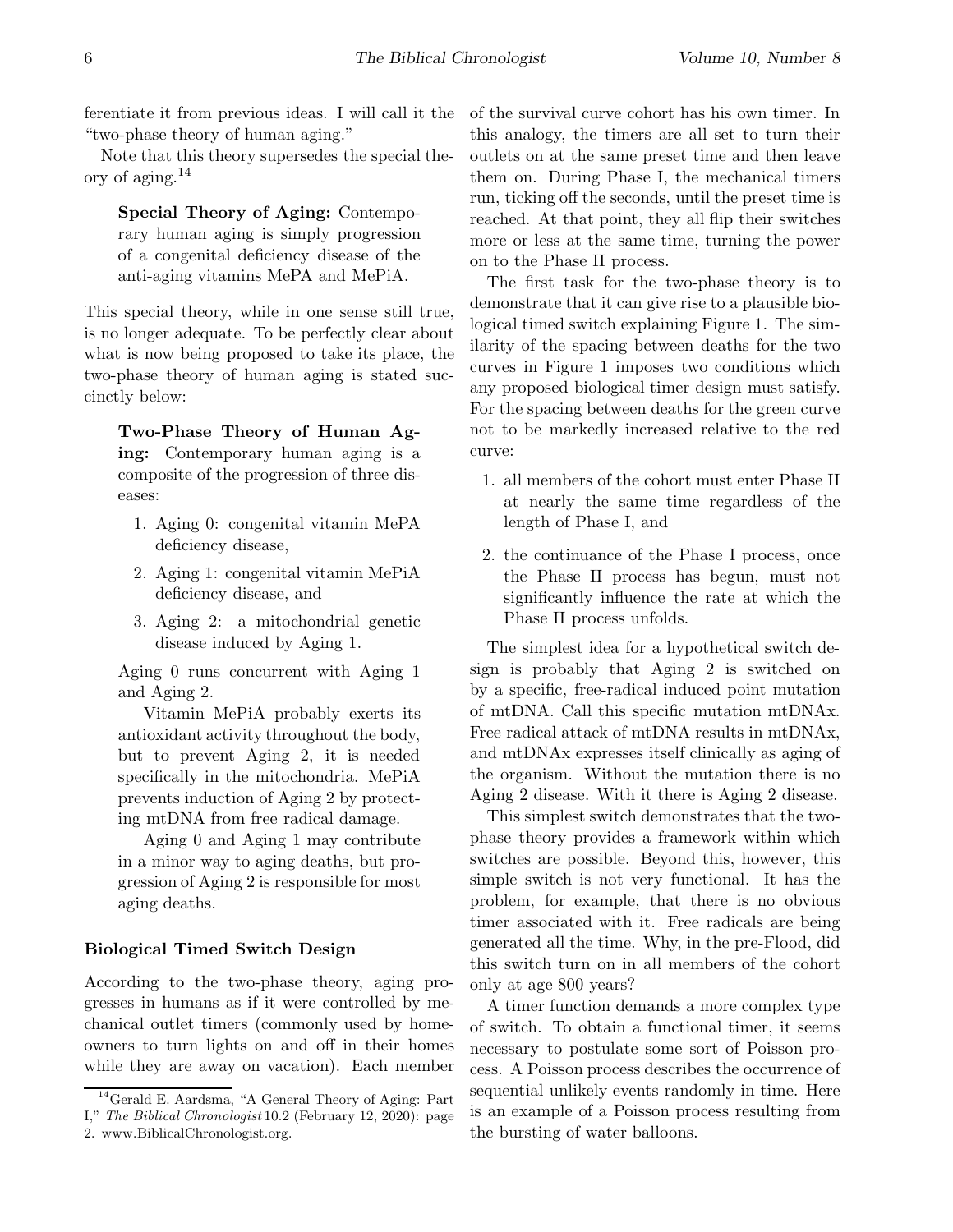Imagine using an air rifle to shoot pellets at water balloons. A single, water-filled balloon is suspended from an overhead slanted rod by a string. If the balloon gets hit by a pellet, it bursts. At that point another suspended water balloon slides down the rod and takes its place. There are 9 balloons total. The target balloon is hard to hit because it is pretty far away. In fact, a hit is scored only once per 100 shots on average. The shooter keeps firing until all balloons, one after the other, are burst. A list of the number of shots it took to burst each balloon is a Poisson sequence. The significance of this will be made clear in a moment. For now, merely notice that it takes some time for all the balloons to be hit.

Now imagine that there are lots of these water balloon setups, each with equally-skilled, independent shooters who start shooting at the same time and shoot at the same constant rate. We are trying to design timers which have the property that they will all flip their switches at nearly the same time. In the present example, we want all shooters to finish bursting all the balloons at nearly the same time.

Since the probability of scoring a hit is 0.01, on average it will take  $(9/0.01 = 900$  shots for a given shooter to burst his 9 balloons. This is the average. In practice, some shooters will get lucky and do better than average and some will get unlucky and do worse than average. Now here is the important thing, in the present context, about a Poisson process. Not only the average number of shots can be foretold but also the spread (technically, the standard deviation) in the actual number of shots around the average can be foretold. For a Poisson process, the spread is just the square root of the average. This allows us to know, for example, up front, before any shooting begins, that two-thirds of the shooters will have burst all 9 balloons within  $(\sqrt{900}) = 30$  shots of 900 total shots, and less than 1 shooter in 100 will take either fewer than 810 shots or more than 990 shots. Thus, this balloon-bursting timer has the property that we are looking for. All shooters will finish shooting at nearly the same time.

The timer can be improved by increasing the number of balloons. For 9 balloons the relative spread is  $(\sqrt{900}/900 * 100) = 3.3\%$ . For 900 balloons it is  $(\sqrt{90,000}/90,000 * 100 = 0.33\%$ . The

relative spread can be made as small as we please by starting with a large enough number of balloons.

## The mtDNA Scrapping Hypothesis

This example can be ported over into the twophase theory of aging as an analogy by identifying each individual shooter with free-radical generating processes in individual cells, the pellets with free radicals, and the water balloons with mtDNA within the cell. The essential idea of the analogy then becomes irreparable damage of mtDNA due to free-radicals (this may correspond to double strand breaks, for example, and may take more than one "hit" to accomplish) necessitating scrapping of the mtDNA copy. Scrapping of the mtDNA copy, like the bursting of the balloon, is the Poisson event. Fundamental to the design of the switch is that there be a large but finite number of sequential scrap-and-replace cycles possible. The switch from Aging 1 to Aging 2, in this case, results from running out of scrap-and-replace cycles.

This analogy seems sufficiently functional to me to elevate it, at this point, to the status of a formal hypothesis of the two-phase theory of human aging. I will call it the "mtDNA scrapping hypothesis."

mtDNA Scrapping Hypothesis: Aging 2 results from inability of the cell to scrap and replace damaged copies of mtDNA indefinitely.

The idea that mtDNA can no longer be replaced may imply a limit on the number of times mtDNA can be copied, presumably beginning back at the stem cell. This suggests that there may be some sort of mechanical problem with copying mtDNA, analogous to the telomere shortening problem for nuclear DNA (nDNA).

Telomeres cap nDNA chromosomes. Replication of nDNA causes a mechanical shortening of the telomere cap. This shortening causes no loss of genetic information as the telomere carries no genetic information. But shortening of the telomere cap cannot go on indefinitely because the telomere has a finite length. Eventually, the telomere will be used up and mechanical shortening will begin to eat into the genetic information section of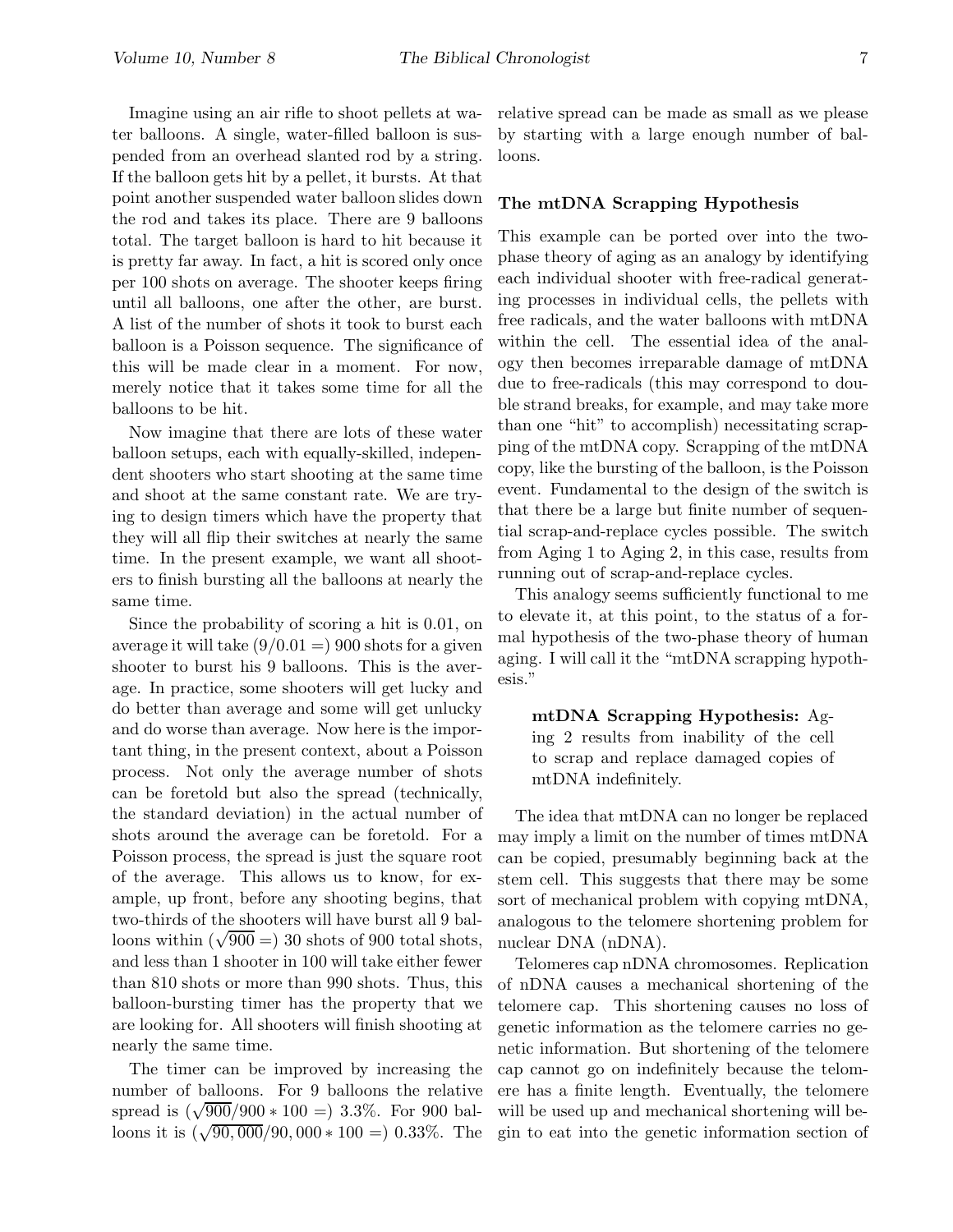the chromosome. Thus body cells cannot replicate nDNA indefinitely. (Germ cells have ability to add length back on to telomeres, so the germ cell line can go on replicating indefinitely, generation after generation.)

Human mtDNA does not have telomeres. Human mtDNA is a circular molecule having no ends needing to be capped. Clearly, something other than telomere shortening is going on with mtDNA. But the important point which I am tying to make is that mtDNA may run into a scrap-and-replace dead end which is due to a mechanical limitation rather than being due to an mtDNA genetic mutation problem.

Please keep in mind that this is a hypothesis a scientific guess. It may be wrong. Given the staggering complexity of the human body, it seems likely to wind up needing some serious fine tuning in the least case. But the point, here and now, is not to pinpoint the cause of Aging 2. The point is merely to demonstrate that it is possible to furnish plausible timed switch mechanisms within the framework furnished by the two-phase theory of aging. Beyond this, the mtDNA scrapping hypothesis serves the good purpose of furnishing an initial working hypothesis for the cause of Aging 2, facilitating experimental testing and further theoretical development relevant to this now-important disease.

## Length of the Poisson Sequence

An important input to timed switch design is the length of the Poisson sequence that it must furnish. In the balloon analogy, this amounts to the question of how many balloons are needed to get the shooters to finish close enough to the same time. The answer, for human aging, turns out to be a minimum of 2,200. That is, for the analogous mtDNA scrapping hypothesis, at least 2,200 sequential mtDNA scrap-and-replace cycles must be possible. This number is calculated from the ancient and modern survival curves as follows.

Figure 3 shows death rates versus age resulting from the modern and ancient fits. For the modern dataset, the full width at half maximum of the frequency distribution of age at death is 28 years. For the ancient dataset, it is 49 years. Let  $X$  be the maximum allowable additional spread in full



Figure 3: Death rate distributions for modern and ancient human males. Green horizontal bars show the full widths at half maximum mentioned in the text.

width at half maximum due to the switches not all switching at the same time. Then error propagation says that  $49^2 = 28^2 + X^2$ , which gives  $X = 40$ years.

For the ancient dataset, the switch flips on after roughly 800 years. Let M represent the number of mtDNA replacements for a given mtDNA copy lineage beginning back at the stem cell during that 800-year counting interval. Poisson counting statistics says that the standard deviation in this count will be  $(\sqrt{M})$ . For large M, the Poisson distribution and the Normal distribution become approximately the same. The full width at half maximum for the Normal distribution is 2.35 times its standard deviation. This allows the standard deviation in the present case to be converted to full width at half maximum by multiplying by 2.35. So we wish to find M such that

$$
\frac{2.35 \times \sqrt{M}}{M} \le \frac{40}{800} \tag{2}
$$

This yields  $M \geq 2,200$ .

## A Panorama of Modern Human Aging

A panoramic view of modern human aging in the absence of dietary MePiA and MePA can now be presented as follows using the mtDNA scrapping hypothesis variant of the two-phase human aging theory.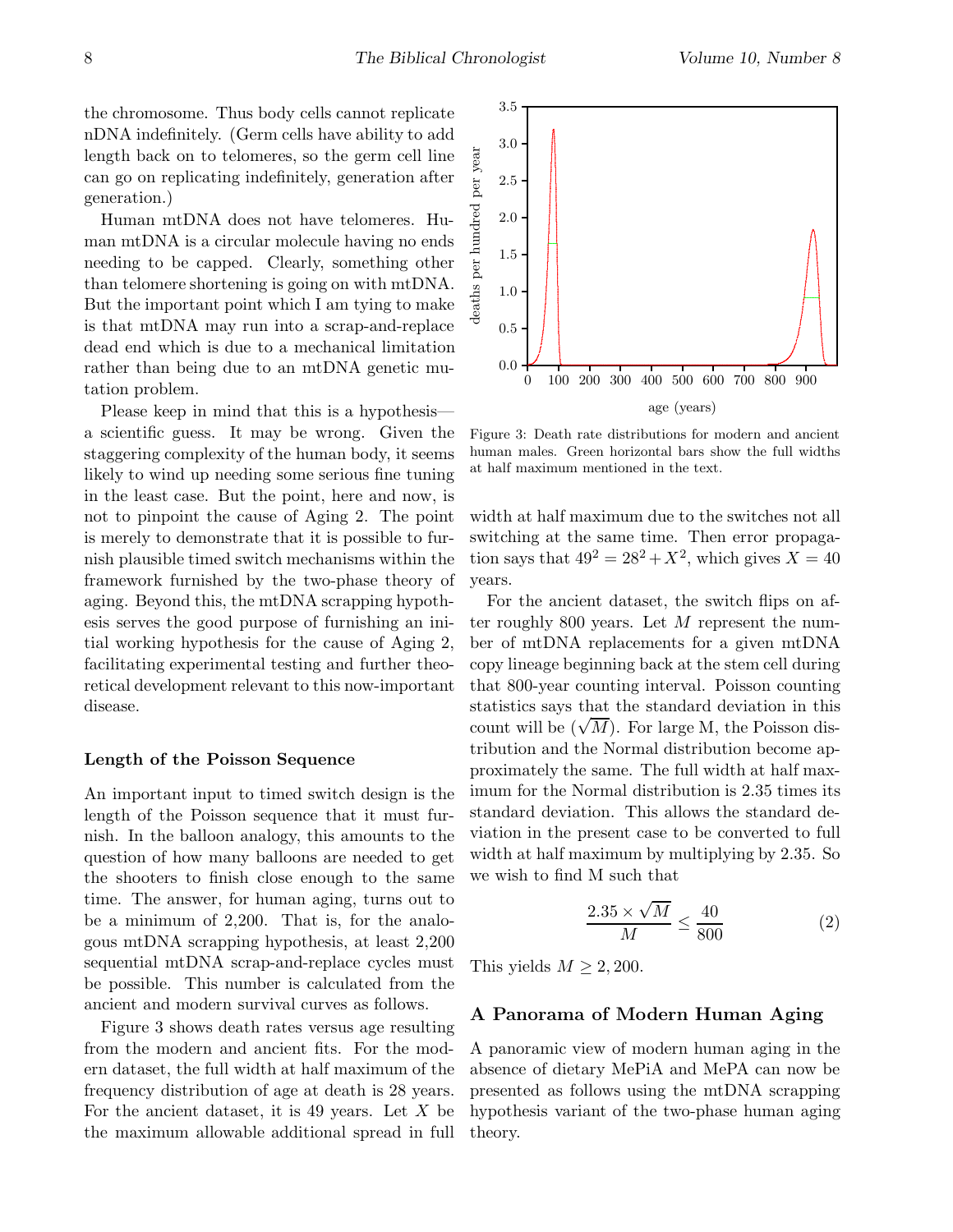At conception, all is well. The human organism develops over nine months from a single cell to a newborn infant. But already Aging 0 and Aging 1 are progressing. Of these two diseases, Aging 1 is dominant.

Aging 0 may be thought of as progressing slowly in the background. Without MePA, numerous (yet unidentified) biochemical pathways are blocked and the body's cells cannot operate at peak efficiency. Nonetheless, the body is able to carry on with growth and development. A harvest of physical and mental ailments will result from this deficiency disease in the later decades of life.

Meanwhile, back at the infant, Aging 1 is progressing with disastrous speed. Without MePiA, free radicals, especially OH·, generated as a consequence of normal cellular respiration, are destructively burning tissues all through the body even as growth and development are working to build the body up. The mitochondria, being centers of oxidative respiration, are perpetually ablaze with free radicals, making mtDNA especially subject to damage. When an mtDNA copy becomes irreparably damaged, it is scrapped,  $15$  and a replacement copy is produced by replication of another, functioning mtDNA copy.

Unfortunately, this fire-fighting measure cannot be sustained indefinitely. By the time the child is 10, mitochondria have lost ability to scrap mtDNA as a means of damage control, and Aging 2 has begun. Damaged mtDNA must now be retained and patched up as best as can be managed.

The free-radical inferno rages unchecked, but the body now has a yet bigger problem. Aging 2 is now the dominant disease. Copies of mtDNA are accumulating errors. Precisely how this error accumulation progresses Aging 2 disease is hard to say. The difficulty is not that there are no good possibilities, but rather that there are a host of possibilities. A fascinating, recent hypothesis is that damaged mtDNA hogs nucleotides (building blocks of DNA), depriving the nucleus of the nucleotides it needs to repair nDNA.<sup>16</sup> In this hy-

pothesis, aging (Aging 2 in the present context) is seen as the whole-body outworking of nDNA damage induced by mtDNA damage. This hypothesis meshes well with the mtDNA scrapping hypothesis if one pictures: (1) mtDNA scrapping as conservative of nucleotides via recycling, while (2) the fallback repair mechanism (whatever it may be once scrapping is no longer possible) as inefficient and wasteful of nucleotides.

Ultimately, Aging 2 wins. By age 40, "aging" is visibly evident. By age 80, no shred of youthfulness remains. Generally long before age 120, the individual has died as a victim of Aging 2 disease.

Though Aging 2 is the hangman in this drama, Aging 1 is clearly the villain.

## Curative Efficacy of MePiA for Aging 2

My understanding of the human aging disease has increased rapidly in the past several years. Along with this growth in new knowledge has come a normal share of unexpected twists and turns.

In 2017, when Aging: Cause and Cure was published, it appeared that Aging 0 (MePA deficiency disease) was the sole cause of human aging. It seemed all but certain that dietary supplementation with vitamin MePA alone would be sufficient to cure human aging. Abundant testimonial evidence from early users of vitamin MePA encouraged this belief. Vitamin MePA clearly demonstrated positive physical and mental health benefits, sometimes in dramatic fashion. This body of evidence still stands today.

Then, in 2019, experimental data from mice revealed that Aging 0 was not the whole story. There was also Aging 1. Aging 1 was due to deficiency of a second vitamin—vitamin MePiA—uniquely responsible for life lengthening.

This discovery was published as Addendum to Aging: Cause and Cure. Addition of this second vitamin deficiency disease to the cause and cure of modern human aging left intact the feeling of certainty that modern human aging could be reversed. All that had changed was a dietary need for two new vitamins rather than one.

<sup>15</sup>Moretton A, Morel F, Macao B, et al. "Selective mitochondrial DNA degradation following double-strand breaks," PLoS One 12(4) (2017): e0176795. Published 2017 April 28. doi:10.1371/journal.pone.0176795 (Accessed 2020/05/09 via ncbi.nlm.nih.gov/pmc/articles/PMC5409072/.)

 ${}^{16}R$ . H. Hämäläinen, J. C. Landoni, K. J. Ahlqvist, et al.

<sup>&</sup>quot;Defects in mtDNA replication challenge nuclear genome stability through nucleotide depletion and provide a unifying mechanism for mouse progerias," Nature Metabolism 1.10 (1 October 2019): pages 958-965.